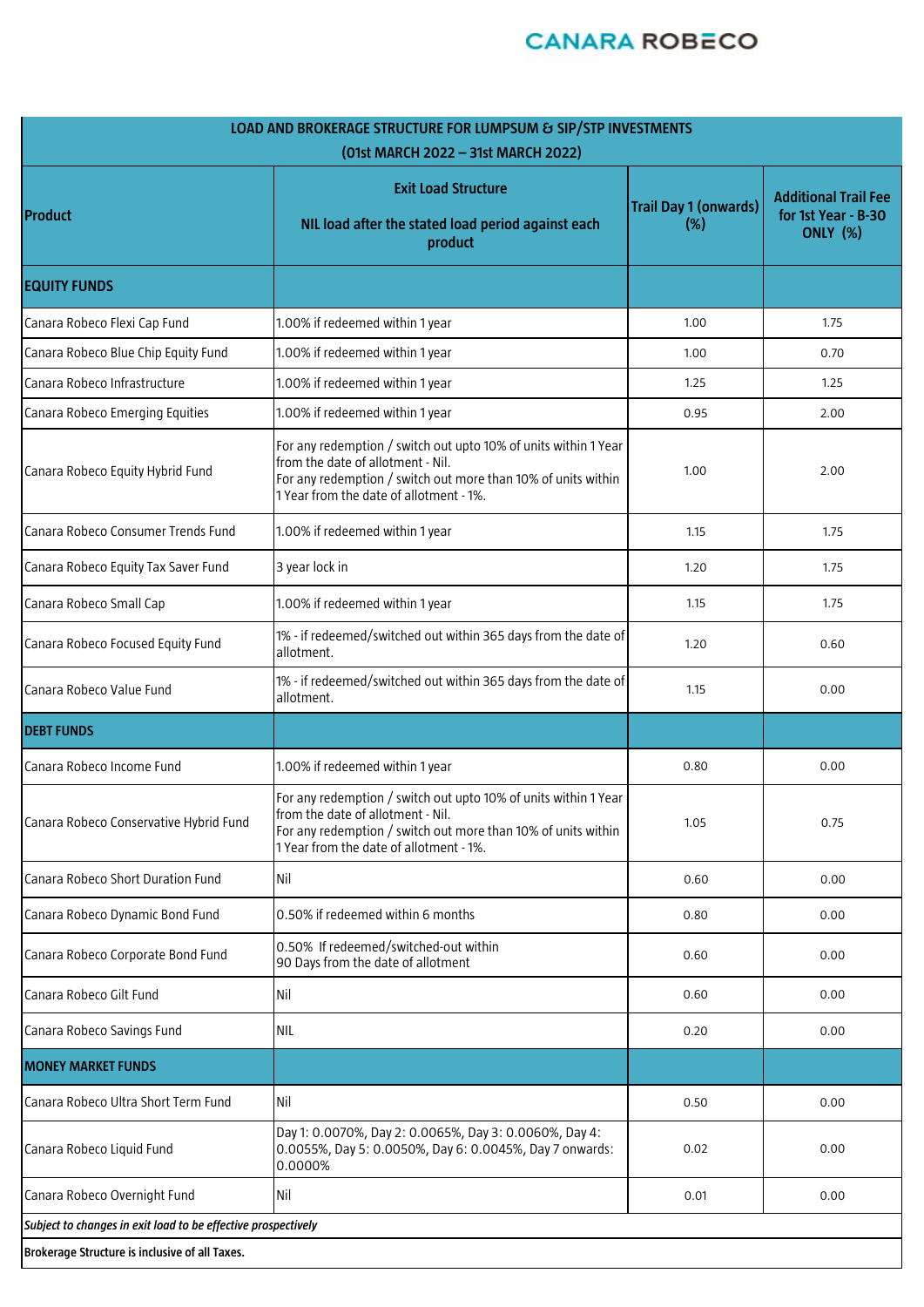# **CANARA ROBECO**

#### **Brokerage payable on Switches:**

"For switch out from one Equity / Equity Hybrid Fund / Debt Schemes to another Equity / Equity Hybrid Fund / Debt Schemes, applicable exit load shall be charged and hence the applicable brokerage rates are payable in switch in schemes."

#### · **SIP/STP Brokerage: The brokerage structure given for SIP/STP transaction is as per SIP/STP Trade Date**

Terms and Conditions : 1. General:

• Brokerage payment will be made through DC/NEFT only. For distributors whose complete bank mandates are NOT available, please furnish the bank mandate along with a cancelled cheque or a copy of cheque at the earliest for Direct Credit / NEFT transfer of brokerages. We encourage you to opt for the Direct Credit/NEFT mode of payment so that you receive your brokerage faster & more efficiently. If correct or complete bank details are not furnished, in such a scenario brokerage payout will be released annually in the month of March every year and the threshold limit will be Rs.50/- for payment in Physical Mode (Pay order/DD) annually. Brokerage Statement shall also be sent by email only.

• The brokerage structure mentioned herein is solely payable to AMFI certified distributors. This brokerage structure applicable only to Empaneled distributors of Canara Robeco Mutual Fund.

- The annualized (trail) brokerage will be computed on the outstanding Average AUM and paid monthly.
- Canara Robeco Mutual Fund reserves the right to change, withdraw and / or amend, the above mentioned terms and conditions without any prior notice.
- Canara Robeco Mutual Fund reserves the right not to pay trail or whatsoever commission on any transaction / application, at its sole discretion.
- Canara Robeco Mutual Fund reserves the right to change the brokerage structure at any time. This modified structure will be applicable for future mobilizations from the
- effective date, which will be intimated to you.
- The commission structure mentioned above is subject to prevailing regulations and guidelines.

• Please refer to the latest applicable Exit load and Scheme related documents of the respective schemes. • For switch out from one Equity / Equity Hybrid Fund /Debt Schemes to another Equity / Equity Hybrid Fund /Debt Schemes, applicable exit load shall be charged and hence the applicable brokerage rates are payable in switch in schemes.

• For payment of special/additional/campaign/annual tie up incentives, if any, the inflows in New Fund Offers during the year or financial year shall not be considered.

- Brokerage Structure is inclusive of all Taxes.
- SIP/STP Brokerage: The brokerage structure given for SIP/STP transaction is as per SIP/STP Trade Date

• "Central Distributor Services" became operational w.e.f Jan 15, 2013. Static distributor details like: Change of Address/Self Declaration/Renewal/Contact details must be submitted to AMFI Unit of CAMS or CAMS Service Centre and not to individual AMCs/R&TAs.

2. T-30-& B-30 Locations: Please refer AMFI Website for updated T-30 Cities. With effect from 15th April, 2019, for the purpose of payment of B30 addl trail fee for year 1, an amount upto Rs.2 lakhs- per transaction, per day and per scheme by individual investors shall be considered as inflows from 'retail investor'.

### 3. Recovery/Clawback on Brokerage Paid:

A. For Additional Trail Brokerage Structure paid in B-30 Only : The Additional Trail Brokerage for B-30, that is applicable for investments Beyond T- 30 Cities ONLY is subject to Full Recovery of the additional Trail brokerage and it will be done in case the investor redeems, switches out to any other schemes or the Direct Plan, before the completion of ONE YEAR or the EXIT LOAD period whichever is later from the date of investment.

B. In case the Brokerage payable to the Distributor is insufficient to recover the Clawback amount, an intimation will be sent to the Distributor asking him to refund the money to the AMC. In case the Distributor does not pay the money within 1 month from the date of the receipt of the notice, the AMC will approach AMFI for the resolution of the same.

# 4. KYC Norms:

• With effect from 1st January 2012, KYC is mandatory for ALL investors (including existing investors/joint holders and MICRO SIP investors) who wish to make fresh / additional investments in Mutual Funds, irrespective of the amount of investment.

• As per new KYC norms applicable from 1st January, 2012, the distributors (ARN holder) who are KYD compliant are authorised to conduct KYC (In-Person Verification on new KYC Form) only of their "own clients".

• The distributors, who are KYD compliant, would be responsible for any acts and omissions, by their KYD compliant sub - distributors, in conducting KYC of their clients (i.e. the clients of the sub-distributors).

• With effect from 1st April, 2011, Investors / Guardian investing on behalf of minor has to provide additional documents.

• With effect from 1st February, 2017, CKYC is mandatory for ALL new investors (individual) who are required to complete KYC.

# 5. Suspension of Payment of Commission:

• Please note: As per AMFI Circular No. 35P/ MEM-COR/ 13/ 10-11 August 27, 2010 on Know Your Distributor (KYD) norms, existing distributors are required to comply with the KYD requirement by March 31, 2011. The payment of commission/ incentive payable in respect of business canvassed from April 1, 2011, by the distributors who have not complied with KYD will be withheld. The commission shall be released only after confirming the compliance of KYD requirements by such distributors.

As per AMFI guidelines, we are required to suspend the payment of commission to the ARN holders whose validity is expired and not renewed as per AMFI stipulated timelines. Effective 01st January, 2012 on non-renewal of ARN, it would attract the following:

- Trail commission accrued till the date of expiry of ARN will be released in the next payment cycle.
- The payment of all Trail commission accrued after the date of expiry of ARN, will be suspended from the date of expiry of the ARN.
- Any business done after the expiry of ARN and before renewal of ARN will be treated as invalid business and no Trail is payable on such business.
- If the ARN is renewed within six months from the date of expiry of ARN, then the suspended Trail commission will be released.

• If the ARN is renewed after six months from the date of expiry of ARN, then suspended Trail commission, as mentioned above, will not be paid and the same will be forfeited/ written off.

- Trail commission on business done after the renewal of the ARN can be released.
- The above new norms are applicable for the ARNs which are renewed after 1st January, 2012.

# Advisory to Mutual Fund Distributors from whom the annual DSC is PENDING for the past years

Time limit for submission of annual DSC: Effective from the year ended March 31, 2019 onwards, each mutual fund agent/distributor shall submit an annual ''Declaration of Self-Certification"(DSC) in the prescribed format within 3 months after the end of each Financial Year, i.e. by June 30, failing which, payment of all accrued commission shall be withheld by the AMCs, till the time the DSC IS SUBMITTED. Further, a grace period of 6 months from June 30 (being the due date for submission of annual DSC), i.e., up to Dec. 31 shall be allowed for submission of the DSC. If the annual DSC is not submitted by Dec 31, the commission withheld for non-submission of DSC shall stand forfeited.

6. Guidelines on Implementation of Employee Unique Identification Number (EUIN):

Employee Unique Identification Number (EUIN) is being allotted and maintained by AMFI unit of CAMS.